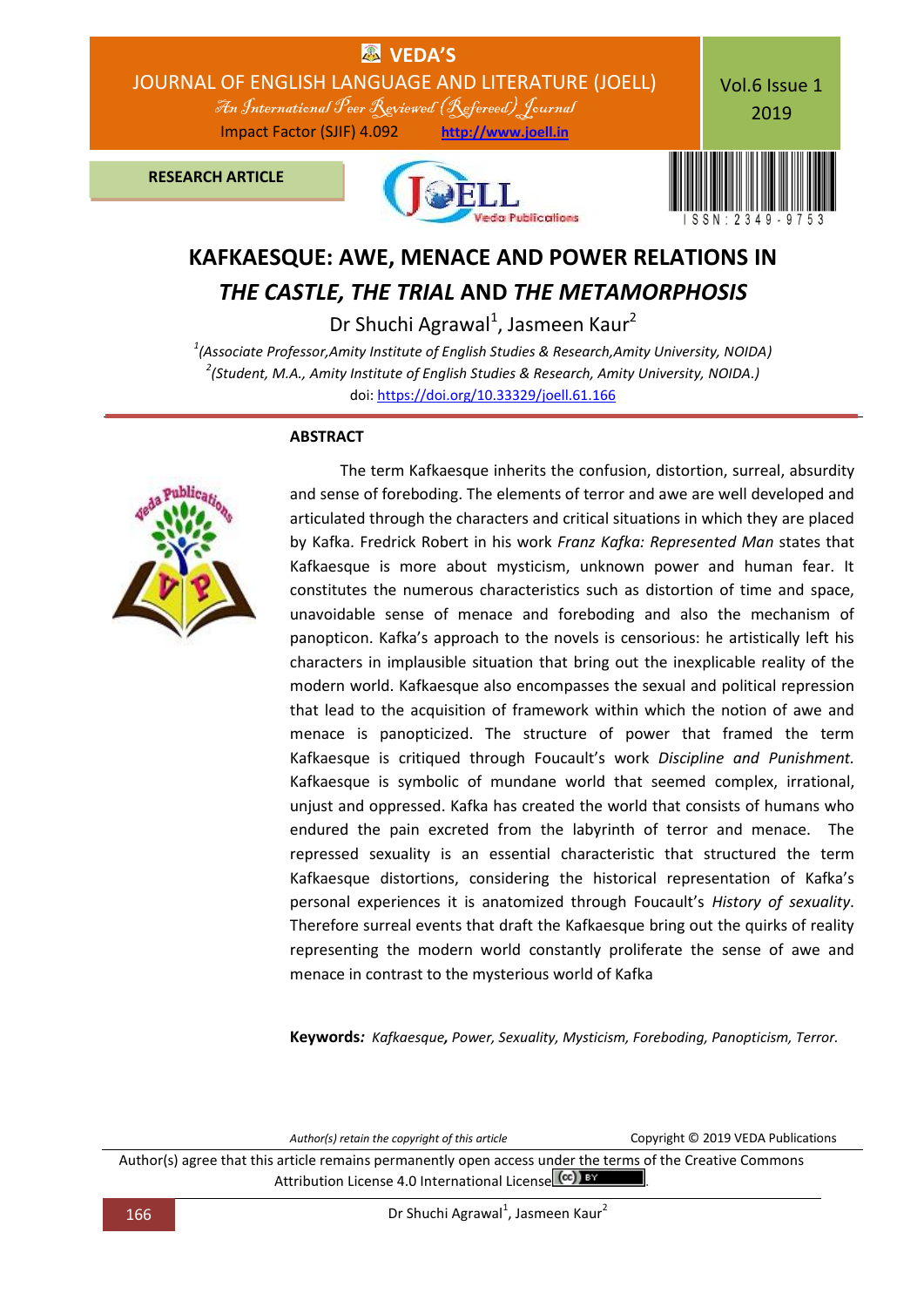### **METHODOLOGY**

For the concerned research the descriptive method has been used as it allows us to have a deep insight into the life of Kafka and his work. The letters written by Kafka to his friends and family explore the darkness of his heart and give birth to the element of mysticism in his novels. Frederick's work expands our vision about the religious, social, political and legal aspects of Kafka's life as vividly exemplified through his characters. The autobiographical elements are beautifully developed in the concerned novels to the extent that characters define the term Kafkaesque as acknowledged by Robert Frederick. Foucault's *Discipline and Punishment* allows us to review the structure of power in Kafka's work considering the socio-political scenario of his time. Fredrick Robert in his work *Franz Kafka: Represented Man* introduced us to the term Kafkaesque that constitutes mysticism, unknown power , human fear , distortion of time and space, unavoidable sense of menace and foreboding and also the mechanism of panopticon. The analyzation of the novel *The Castle* by Anthea Bell explored the essence of mundane situations that are blindly accepted by his characters and prepared the frame work for the term Kafkaesque. In order to critique Kafka's sensuality that played an elevated role in his novels one need to study the Foucault's *History of Sexuality* that rejects the representation of women as the object of repression and sex. The letters and novels written by Kafka and research works of other scholars are the sources that have been taken into consideration for the concerned study.

Kafkaesque style is derived from the situations or circumstances developed by Franz Kafka in the most of his works such as *The Castle. The Trial, The Metamorphosis and Amerika*. The elements that vividly define the term Kafkaesque are nightmare terrors, mysterious situations, surreal disorders and vague illogical notions. It is observed that the characters of Kafka's novels are trapped in labyrinth with the dark mysterious settings where they are forced to find the meaning of meaninglessness in their lives. Fredrick Robert Karl, a literary biographer writes extensively about Franz Kafka and defines the term 'Kafkaesque' in his work *Franz Kafka: Representative Man*:

"If we view life as somehow overpowering or trapping us, as in some way undermining over will to live as we wish, as malevolently for human endeavor to flatter then we enter Kafka's world of Kafkaesque".[Frederick 758] The above statement can be scrutinized

considering the protagonists of the concerned novels who are centered by the complex situation without finding any resolution as they are forced to confront the situation with endurance. Joseph K. K and George Samsa are such characters who find themselves in the labyrinth and are tortured to such an extent that they become conscious of their existence. Joseph K's resentment is the result of court's processing in the novel that represents the courts of Austria-Hungarian government under the monarch. In *The Castle* K's suffering has intensified the power of castle that are equally comparable to the suffering of Jews under the dual monarch. Joseph K and K's constant trials fail under the political structure and their liberation seemed to be blocked by the centers of power. Whereas in *The Metamorphosis* Samsa finds the way for his freedom in the transformation of giant beast overnight. The novella began in following words:

> "When Gregor Samsa woke up one morning from unsettling dreams, he found himself changed in his bed into a monstrous vermin……What happened to me? He thought. It was no dream"[ *The Metamorphosis* 1]

Kafka's novel *The Trial* opens with the arrest of Joseph K. also Kafka has been successful in sustaining the curiosity for his readers about the reason for his arrest. The above instances from the novels have justified the statement provided by Dr Karl as Gregor Samsa and Joseph K. find themselves against a force that does not lend them to perceive the world in the way they wanted to perceive. Kafkaesque is not about how the person is trapped in the awful situation but it's more about how the person deals with the critical situation seeking for freedom and satisfaction. Later Dr Karl became more refined in order to define Kafkaesque as he said:

> "Kafkaesque does not always mean surrender to the horrendous destiny instead, it becomes something to battle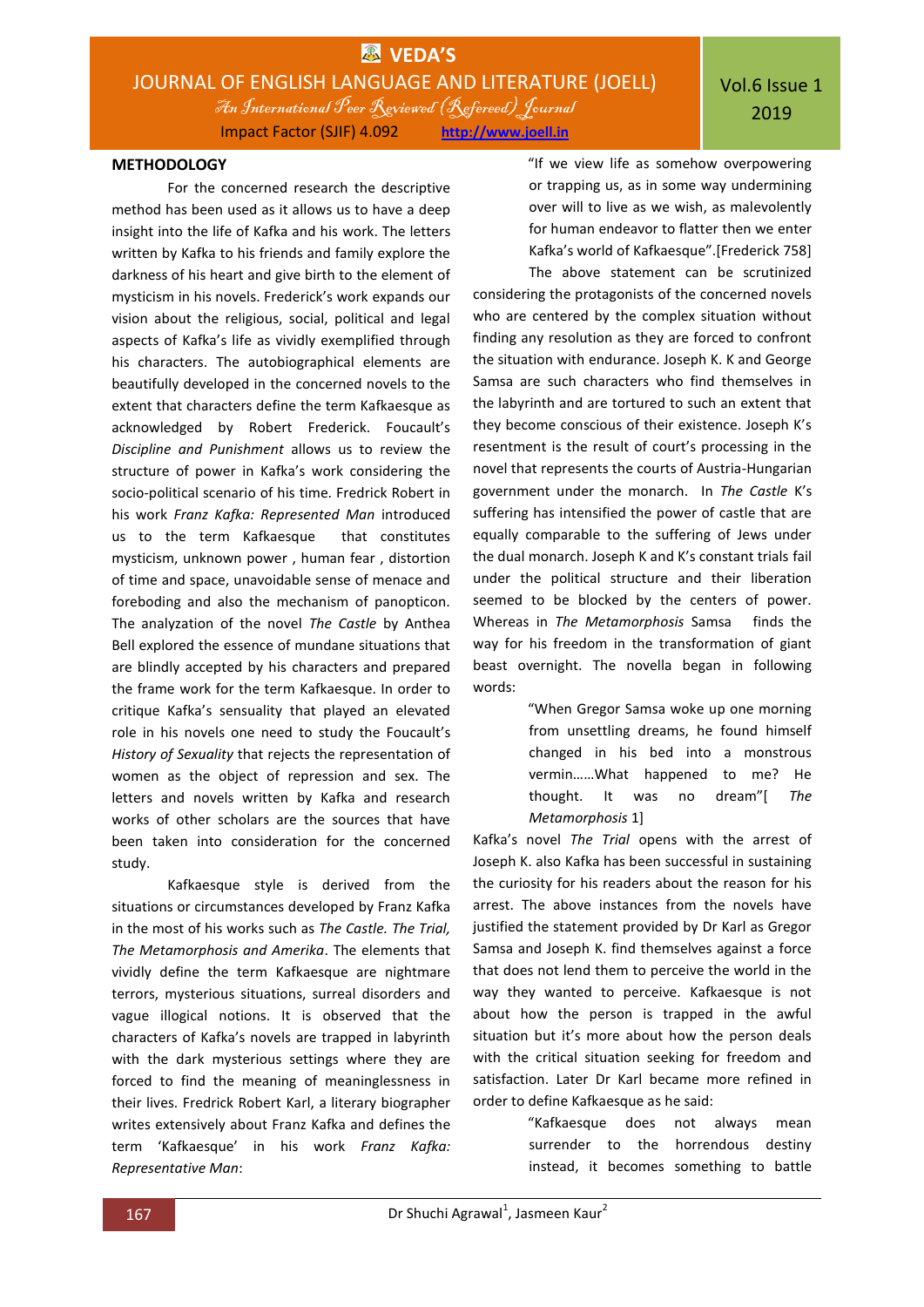

against. When we use the adjective we often lose sight to that."[*Franz Kafka: Representative Man* 760]

According to the above statement Kafka's characters can be analyzed. In *The Metamorphosis* for instances Gregor Samsa's transformation into 'monstrous vermin' vividly exemplifies his helplessness and his struggle with all his equipments in the form of animalistic sensibility. His metamorphosis represents the world of freedom where he can define his own 'self'. Gregor's character is developed in the light of Kafka and it is through his own experience that Kafka has been able to put Gregor in the situation of Kafkaesque where Gregor is completely suppressed by his own desires and will under narrow societal space. Kafka's true plight is expressed through Gregor's in the following words:

> "O God', he thought 'what a demanding job I've chosen! Day in, Day out on the road. The stress of trade are much greater than the work going on at head office and in addition to that I have to deal with the problems of travelling, the worries about train connections….To hell with it all" [*The Metamorphosis* 4]

According to Dr Karl's interpretation Kafka's mysterious world come forth as the comment on modern man's life and their survival in the world where they find themselves dislocated or 'other.' In Dr Karl's opinion the term Kafkaesque brings forth the dilemma of modern age that activate our consciousness and raise the question, how we access to the world being an individual with all the available knowledge and equipments. The above statement clearly questions the modern man about his essence of existence in the modern world which is further analyzed through the tensed life of protagonist of the novel *The Castle*. The castle is symbolic of power and authority that is being exercised over the protagonist named K. K's struggle to reach castle seemed that he is caught in a vicious circle as Sisyphus whose efforts to find the essence of life has failed miserably. The character of k. can be scrutinized in contrast to modern man and his struggle to deal with identity crises in the materialistic world. K's identity is questioned in the

following words by Schwarzer after his visit in an inn late night:

> "He had roused the man, questioned him, and duly warned him off the count's territory, as it eventually turned out, for he claimed to be a land surveyor engaged by the count."[ *The Castle* 4]

There are various other elements that shape the Kafka's style. If critically analyzed his style clearly reflects what problems an individual has to face considering the modernity of the time. Individual being the part of society has failed to follow the norms that are maintained for the benediction instead developed the sense of fragmentation within the system where society becomes 'occident' and individual acts as 'orient.' Dr Karl in his epilogue to *Franz Kafka: Representative Man* expanded the term Kafkaesque in the following statement:

> "Kafkaesque now belongs as much to that perception as it does to Kafka in effect, we have pre-empted the world. If we view life as somehow overpowering or trapping us, as in some way undermining our will to live as we wish, as strengthening the forces that wait malevolently for human endeavor to falter then we enter Kafka's world of the Kafkaesque" [Frederick 758]

There is not a peculiar way in which the term Kafkaesque can be defined. Kafka's style has become intense in this sense as his characters are not only repressed by the external forces but internally they are fragmented. In order to discover 'self' it's highly important to analyze the external forces that are continuously intervening. In *The Trial* court and law exercising power over Joseph K. and despite his efforts he is caught in the vicious repetitive task to prove himself innocent. In chapter seven of *The Trial* 'Advocate – Manufacture – Painter' Joseph K's interaction with painter he confirmed his innocence without his own claim. As he said on being questioned by painter:

> "Are you innocent? He asked 'Yes', said K. The answering of this question gave him a feeling of real happiness……..To savour to the full his elation he added: 'I am completely innocent". [*The Trial* 165]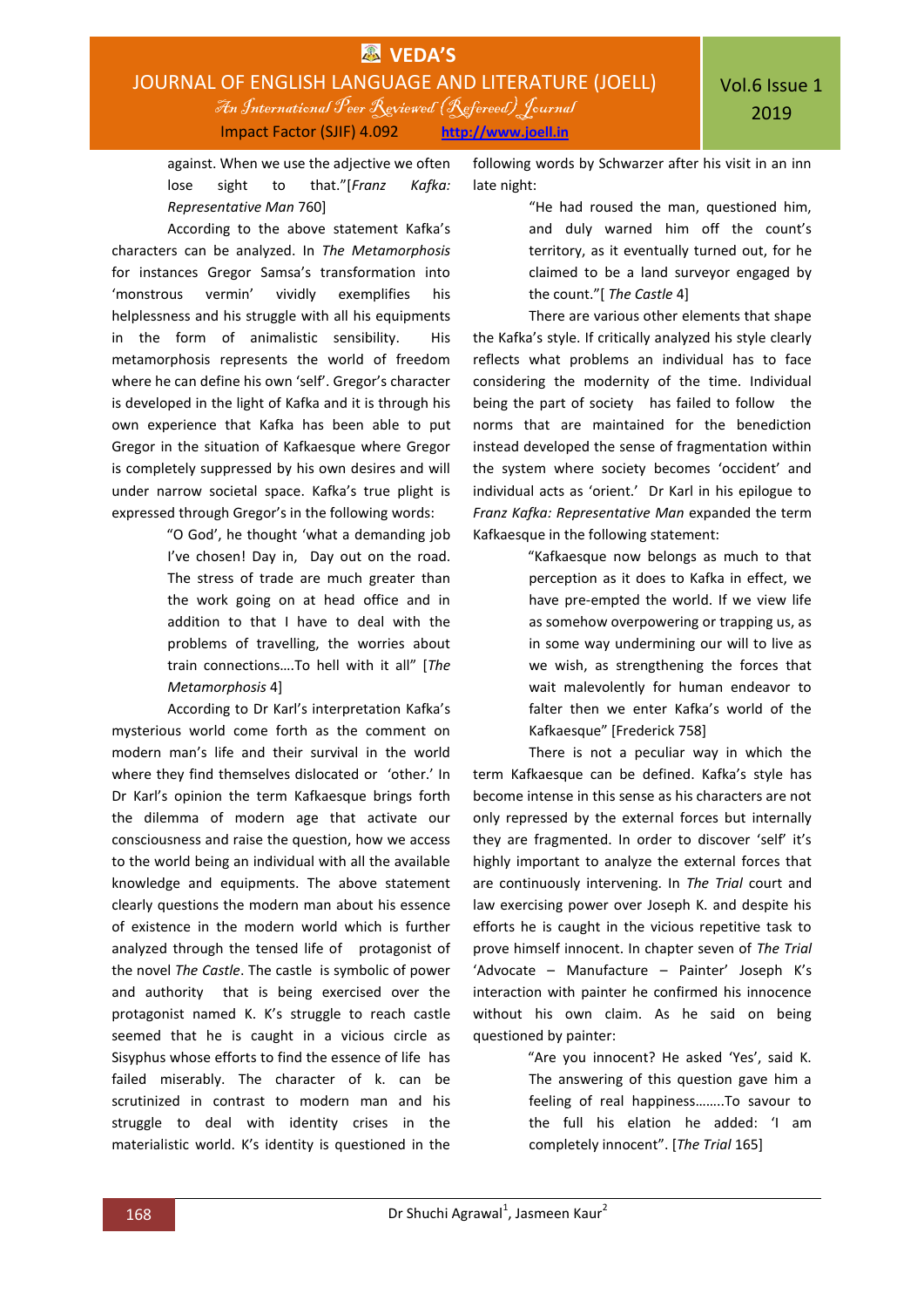# **EX** VEDA'S JOURNAL OF ENGLISH LANGUAGE AND LITERATURE (JOELL) An International Peer Reviewed (Refereed)Journal Impact Factor (SJIF) 4.092 **http://www.joell.in**

The above statement vividly confirms that Kafkaesque consequences also constitute sense of terror, menace and insecurity. Also, the accused has indulged him in the quest of missing element that has the ability to save him from the awful consequences. This quest carries the sense of hope that allows the accused to continue his journey. Another important conception of Kafkaesque style is briefly stated by Dr Karl in his *Franz Kafka: Representative Man*

> "The Trial and courts are obviously evokes here as is the quest for someone in authority in the The Castle, part of that unending search amidst expansion and contradiction of space." [Frederick 684]

His words can be concluded as this journey of search for something that might saved one is for the perfection and absolutes but journey moved toward which is unattainable and unachievable. As in Kafka's *The Trial* the search for an advocate is what that can save Joseph K. to be certified as criminal but he is unable to reach advocate's help because of his illness. Here advocate is symbolic of human ways to survive in the modern world. Kafka's ambiguous narrative in his novels is well exemplified by Dr Karl as he said:

> "His tales seems to be the ordinary one of a young man caught in a problem, a third person narrative with a traditional omniscient author. But the confusion of realm – the disruption of time and space, the use of labyrinthine images, the succession of bizarre characters and meetings, the proliferation of duplicating figures and scenes – relocates narrative very close to interior monologue or even deeper."[Frederick 112]

According to Dr Karl, Kafka has used psychonarrative technique in his works as character's thoughts are analyzed by the third person narrative, sustaining the confusions and curiosity involving the multiple anonymous narrators. For instance in Kafka's *The Metamorphosis* readers come to know about Gregor's transformation through anonymous third person. Gregor's transformation is not only physical but also psychological as it is analyzed that he has lost control over his life being in animalistic state that ultimately defines him as 'other'

completely unusual to survive in the advanced world. It highlights Kafka's ability to portray his characters as an 'other' as in the same manner he defines himself to the outside existed world. It is interpreted that the term Kafkaesque cannot be confined to the words rather it is the term that constitutes multiple layers in the most artistic manner. As Dr Karl said:

> "Kafkaesque in fact, seems to denote a will of it's own and it is apparently destructive of human endeavors. Clearly it runs counter to human direction or goals or aims and it serves as a form of bedevilment. Kafkaesque in our country has replaced the now oldfashioned fate or destiny or even circumstances and happenstances. It has become the representative adjective of our time."[Frederick 756]

His novels *The Castle* and *The Trial* are studied as satire on the efficiency and chaotic system of bureaucratic of the time based on Kafka's experience with criminal and civil court in Prague. In order to have deep insight into the political power structure Michel Foucault's *Discipline and Punishment* is considered. Foucault in his work provided us with the concept of 'contractoppression'- oppression through domination and 'war- repression'- repression through internal conflict. These two approaches allow us to scrutinize the power socially and politically. Power not only creates the binary opposition as self and other but also developed the hierarchy. The 'court' and 'castle' represent the hierarchal structure that existed during the Austria- Hungarian Empire. In the discourse of power we realize that power does not only have political connotation but power also exists in the sexual relationship. According to Foucault power that holds the charge of sexuality undoubtedly increase the effectiveness of domain controlled. Foucault clearly defines the role of power and the ways it is to be approached. As he said:

> "One might thus contrast two major systems of approach to the analysis of power: in the first place, there is the old system as found in the philosophies of the eighteenth century. The conception of power as an original right that is given up in the establishment of sovereignty and the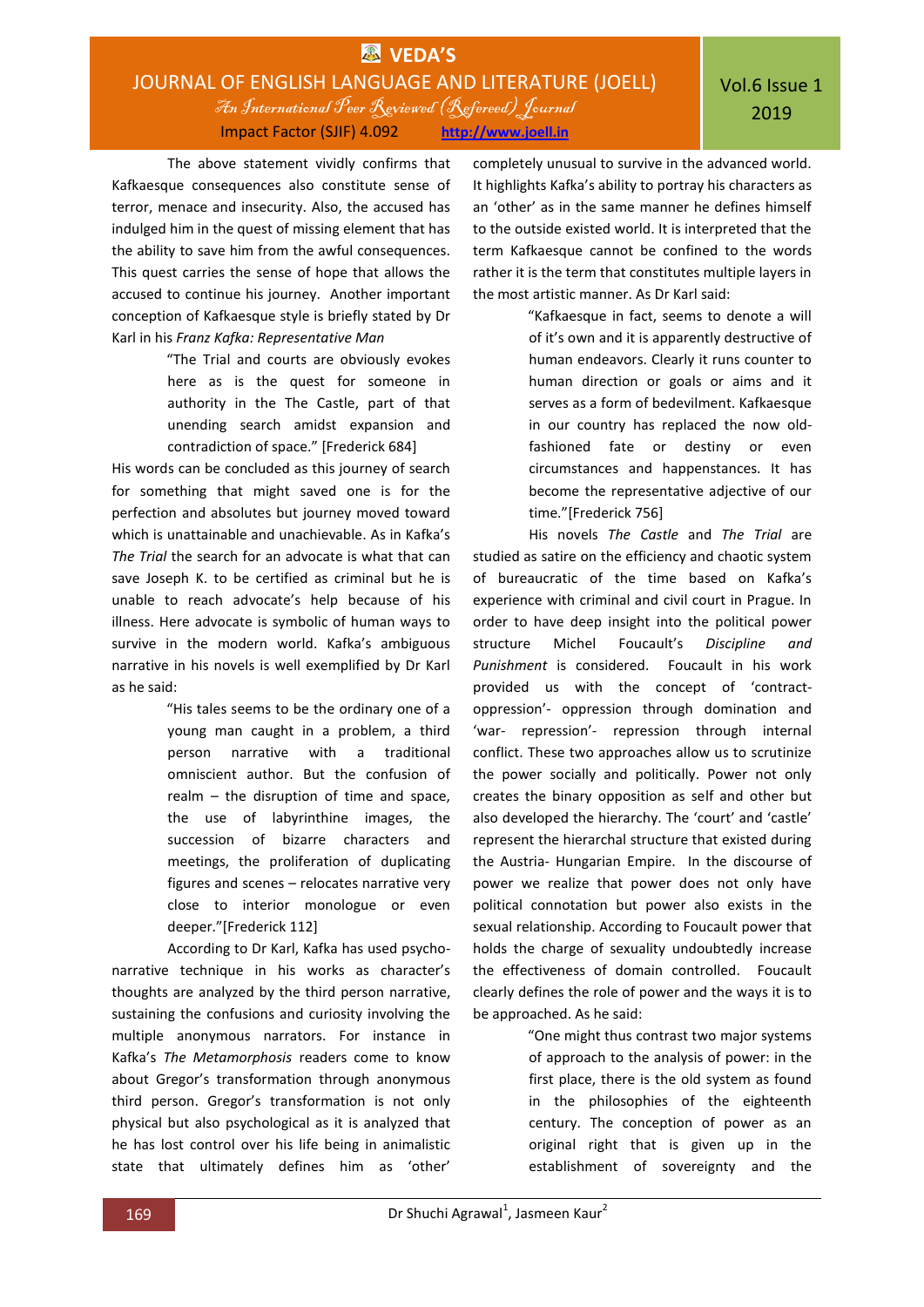

contract, as matrix of political power, provide it's point of view."[Power and Knowledge 91]

In *The Trial* the court is symbolic of political power that is exercising force over the accused man named Joseph K. without declaring his crime. It is to be focused that the system from which power is exercising, is miserably unstructured and it is symbolic of Austro Hungarian Empire. Kafka has smartly typified the arrival of industrialization as the result of establishment of dual monarchy as the use of telephones in his novel. In *The Trial* Joseph K. received the calls through telephones in order to inform about his summons in the court. In chapter seven Joseph K. provides us some glances of the officials associated with the court sustaining the sense of superiority in the following words:

> "For although the pettiest advocate might be to some extent capable of analyzing the state of things in the court, it never occurred to the advocates that they suggest or insist on any improvements in the system, while and this was very characteristic almost every accused man." [*The Trial* 134]

One can analyze that Kafka's opinion about the political system is being presented through the words of his characters. Their frustration and complains exemplified their helplessness against the court as the power holder. The ordinary man among the accused carried the passion for the reformation of system but that resulted in the waste of energy and time. Through the above statement Kafka has commented on the absolute centre of power – Austro Hungarian Empire that relied on the cosmopolitan bureaucracy. The court in the novel is the representation of judicial system and Joseph K. exemplifies the same level of frustration of Jews under the dual monarchy. It is only the court that can order other and supervise the action of ordinary people, no one has the power to question the functioning of court in the certain ways. In Foucault's opinion power constitutes awe, terror and risk that result in oppression of someone who is termed as inferior. Foucault has questioned the system of court in the following words on the basis of his discussion with Maoists in *Power and Knowledge:*

"In my view one should not start with the court as a particular form and then go on to ask how and on what conditions there could be the people and go on to ask what place a could have within this. We must ask whether such acts of popular justice can or cannot be organized in the form of court."[Foucault 13]

Foucault has explicitly questioned the administrative authority of dual monarchy in the form of court which can be studied in contrast to the trials and struggles of Joseph K. He has been arrested without any warrant and put forcibly in an unorganized place where the act of justice is violated. Similarly in the novel *The Castle –* castle is labeled as an absolute form but it encourages us to ask - is it really people's entity where the act of justice is conducted. Kafka, through his metaphors 'castle' and 'court' has questioned the authority of the particular time. Dr Karl's contribution to the subject of power is recorded in the following words:

> "In The Castle, Kafka has sealed off an institution a state, a government and a people by surrounding the castle with a "moat" of messengers and other functionaries who make it impossible for communication to take place."[*Franz Kafka: Representative Man* 706].

Dr Karl has come up with the strong analysis of power and the way structure of power works from its centre or innate forces resulted only as an illusion of the power instead of power itself. This illusion is what oppressing the villagers and they find themselves to be in the institution where their actions are constantly supervised. In his novel *The Metamorphosis* the societal pressure under which Gregor was forced to follow his routine can be analyzed as the structure of power working over him. Gregor's suppressed desires and will transformed him into 'monstrous vermin'. It is this metamorphosis that liberates him from the prison of normative life carrying no essence of his existence. Foucault's first system of approach to the analysis of the power is well explained as the establishment of sovereignty that creates the matrix of political power. Another system of approach is exemplified in following words: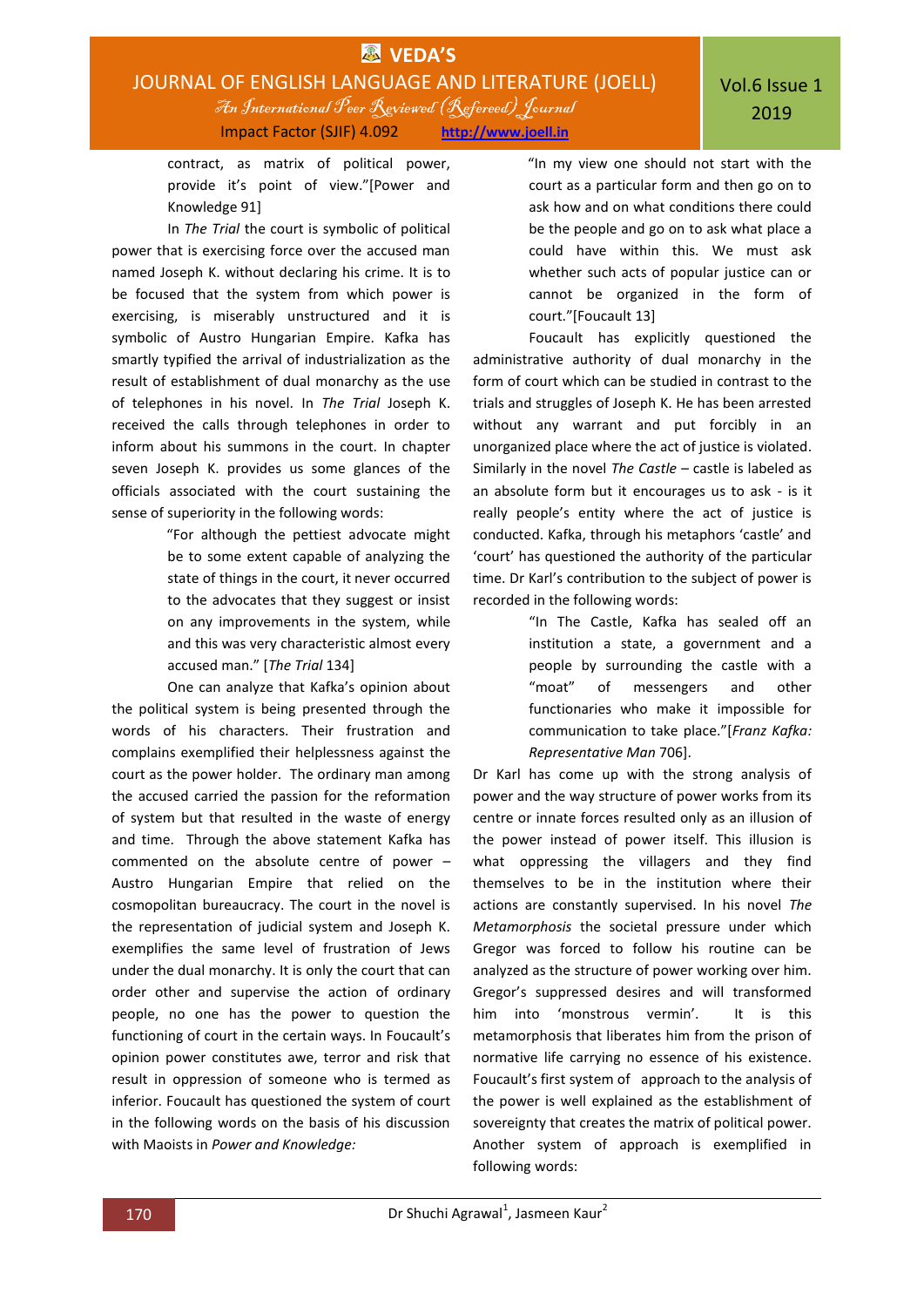# **EX** VEDA'S JOURNAL OF ENGLISH LANGUAGE AND LITERATURE (JOELL) An International Peer Reviewed (Refereed)Journal

Impact Factor (SJIF) 4.092 **http://www.joell.in**

"In contrast, the other system of approach no longer tries to analyze political power according to the schemed of contractoppression but in accordance with that of war-repression and at this point, repression no longer occupies the place that oppression occupies in relation to contract that is, it is not abuse but is, on the contrary, the mere effect and continuation of a reaction of dominations." [ *Power and Knowledge* 9]

According to above approach of power as warrepression that constitutes relation of domination exist in *The Metamorphosis* where Gregor is constantly dominated by the monotonous responsibility towards family and society. Also Gregor's family members are the victim to societal obligation and it was this power in the form of domination that forced them to hide Gregor in his room being terrible beast. The matrix of terror and menace intensified the power that is exemplified through the reaction of Gregor's father when Gregor move out of his room.

In the novel *The Trial* the system of approach to critique power is contract-oppression that constitutes the political power, occupying the legal entity in terms of the working process of 'court'. On the other hand in *The Castle* as Dr Karl states that the 'castle' can be critiqued as an unassailable empire and established sovereign. Thus it symbolizes the domination through the character Klamm. Kafka, being a mysterious writer has not defined the powers that centered the castle. So, power here can be approached through both systems 'contactoppression' that mean the castle symbolizes the political power or war- repression that typified the castle as the force exercising the power in the form of domination. Kafka's repression can be critiqued in his own creation of characters serving to reflect the restriction in which he is caught. Kafka as an artistic figure is being suppressed by the people of his time who can't understand his work of art. In Dr Karl's opinion Kafka has alienated himself from the society and family which is clearly visible through the portrayal of his characters. For instance the character K. in *The Castle* once mentioned about his family in the old country and never referred it again. As an artist he carries the tendency to express his

relationship with his family as we know he shared the formal relationship with his father Hermann Kafka. Also he is deprived of parental love and care as largely brought up by the series of servant and governess. He is completely suppressed by his alienated thoughts and his complex relationship.

In broader sense another important aspect in which power can be critiqued is through the term 'Panopticism'. Foucault has introduced us to this term in his work *Discipline and Punishment: the birth of prison.* He states:

> "The major effect of the panopticon: to induce in the inmate a state of conscious and permanent visibility that assures the automatic functioning of power. So to arrange that surveillance is permanent in it's effects, even if it is discontinuous in its's action; the perfection of power should tend to render it's actual exercise unnecessary; that this architectural apparatus should be a machine for creating and sustaining a power relation independence of the person who exercise it."[*Discipline and Punishment* 201]

Kafka's *The Castle* asserts the automatic functioning of the power through architectural apparatus in the form of castle that tend to render it's current function purposeless. The exercise of unnecessary power over the villagers oppressed their actions in the certain ways that gives the shape to the mechanism of panopticism. In *The Trial* the power and hierarchal authority is encapsulated within the legal system of court. The structure of power imposed on the character Joseph K. brings forth the same frustration and rigidity that for the villagers in *The Castle.* In this context female characters are doubly marginalized and their subjugation is well critiqued by Foucault's *History of Sexuality*. He has introduced us to the term 'repressive hypothesis' according to which sexual notions inevitably for pleasure is considered as taboo, society generated power under which discourse of sexuality is completely repressed. Kafka as social individual is not only repressed as Jew but also as the symbol of sex. Foucault's idea of 'repressive hypothesis' foster an argument – Kafka's fear can be given words despite the opaque symbols used by him. As Foucault said: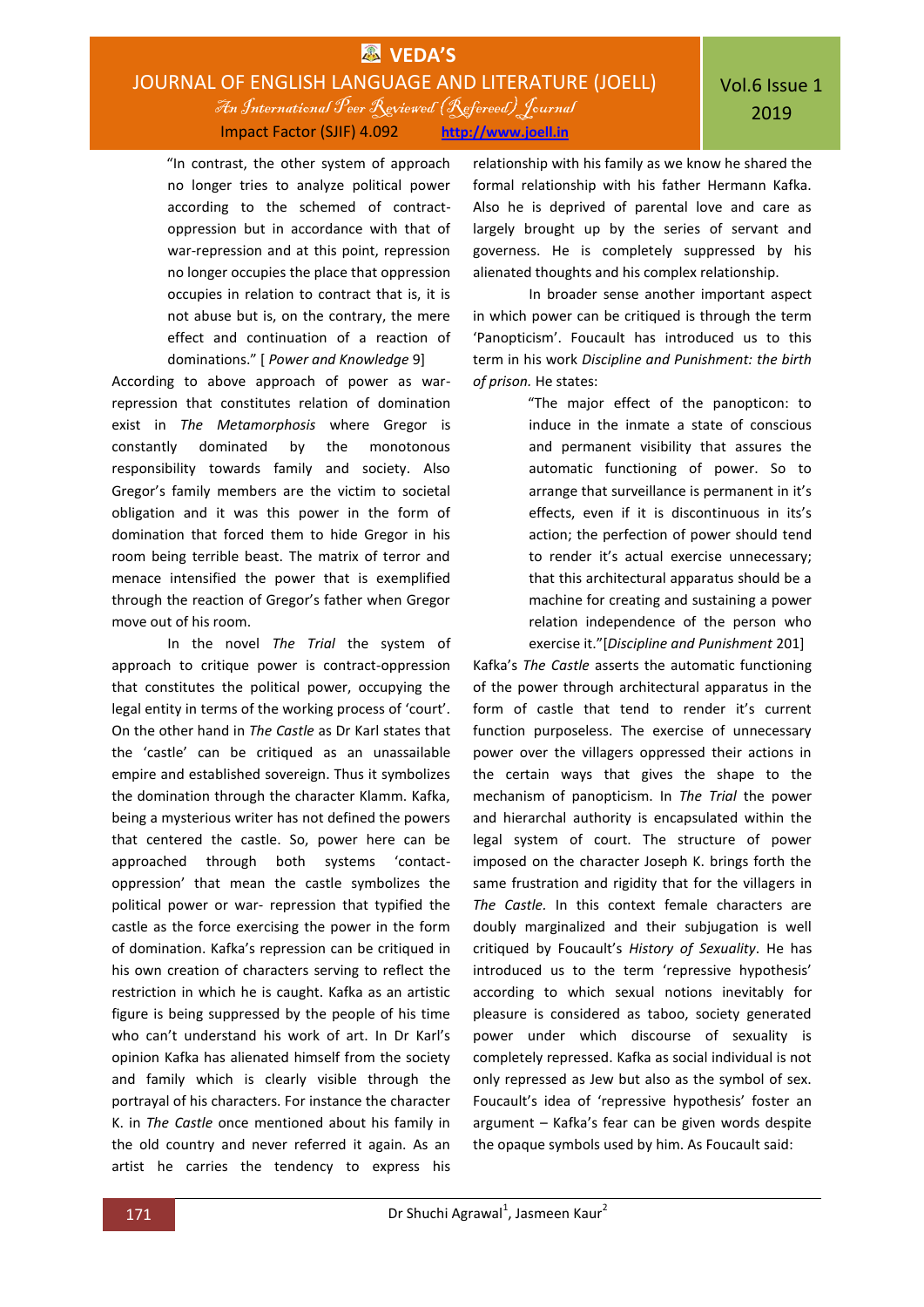

"What sustains our eagerness to speak of sex in terms of repression is doubtless this opportunity to speak out against the powers that be, to utter truths and promise bliss, to link together enlightenment, liberation and manifold pleasures, to pronounce a discourse that combines the fervor of knowledge".[ *History of Sexuality* 7]

It is this power that restricts Kafka to come up with his own desires of sex somehow he manages to liberate himself through the transformation of Gregor Samsa in 'monstrous vermin'. Samsa being a beast is able to establishe the relation with power that he accomplishes his desire with the naked women in the frame. In the novel *The Castle* Klamm as an authoritative figure dominates Gardena and Frieda, intensifying an effect of panoticism within the structure of power as castle. Also suppression of Amalia by castle's official Sortini is the result of power in contrast to the discourse of sex. In the discourse of sex character of Frieda displays the power in two certain ways – one that repressed of course under Klamm another that liberates her and allows her to confess her love relationship with K. Her confession of love in the following words rejects the power of Klamm:

> "And as if his support and strengthened her Frieda clenched her fist and beat upon the door, crying: I'm with the land surveyor ….That silenced Klamm at any rate"[ *The Castle* 48]

The word confession allows her not only to come up with the truth but also provide the liberation from the forces of 'repressive hypothesis'. Here confession becomes highly important and plays a significant role. Foucault has well defined it as an essential component that plays a part in love relationship and justice. The discourse of sex, repression and power require the deep insight to examine the female character but also enhances the establishment of panopticon. Without providing any space to women Kafka is artistically efficient enough to set the permanent visibility over them. In this context women are critiqued as other and unusual where Kafka is an observer. Simone de Beauvoir, in following words has well defined the role of males in the society in the context of women oppression that justifies Kafka's description of women character in his novels:

> "The male plays no role or only a secondary one: unfertilized honeybee eggs subdivided and produce drones; in case aphides, male are absent for the number of generations and unfertilized produced females."[*The Second Sex* 42]

Kafka through his experiences of repression of sexual desires produced the women in his novels only as the sexual component though born out of his hallucinations without any history. For instance the character of Leni and Elsa in *The Trial* and Frieda and Amalia in *The Castle.* These women characters are symbolic of sexual orthodox contempt created out of his experiences based on the inferior structure in which women are placed particularly by his society.

The sense of suppression, individuality isolation, mysterious setting, functioning of power subjugation emerges together to built the term Kafkaesque. It is anatomized that Kafkaesque brilliantly established the aura of awe and menace in the novels *The Castle, The Trial* and *The Metamorphosis* considering the historical background of Kafka. Kafka's recreation and reshaping of self within the complex relationship that he shared with the society and family made him a remarkable man who critiqued his weakness as his achievements after overcoming the mountain of mixed feelings such as frustration, anguish, sensuality, awe and menace.

#### **REFERENCES**

- [1]. Kafka, Franz. *The Metamorphosis*. Fingerprint, New Delhi.2017.Print
- [2]. Kafka, Franz. *The Castle*. Penguine, UK. 2015. Print
- [3]. Kafka, Franz. *The Trial*. Penguine, UK.2015. Print.
- [4]. Foucault, Michel. *The History of Sextuality*. Library of congress cataloging, New York.1976.Print.
- [5]. Beauvoir, Simone de. *The Second Sex*. Trans. H M Prashley Penguine, Delhi.1972.Print.
- [6]. Foucault, Michel. *Discipline And Punishment*. Vintage Book, New York. Print.
- [7]. Robert Karl, Frederick. *Franz Kafka: Representative Man*. Ticknor and Fields, 1991. Print.
- [8]. Foucault, Michel*. Knowledge/ Power*. Pantheon Book, New York.1942.Print.
- [9]. Letter to His Father. Trans. Ernst Kaiser and Eithne Wilkins, New York Schocken. 1966.Print.
- [10]. D.Asher, Kristopher . *Reading under the influence: (re)viewing hermann hesse's steppenwolf through a*